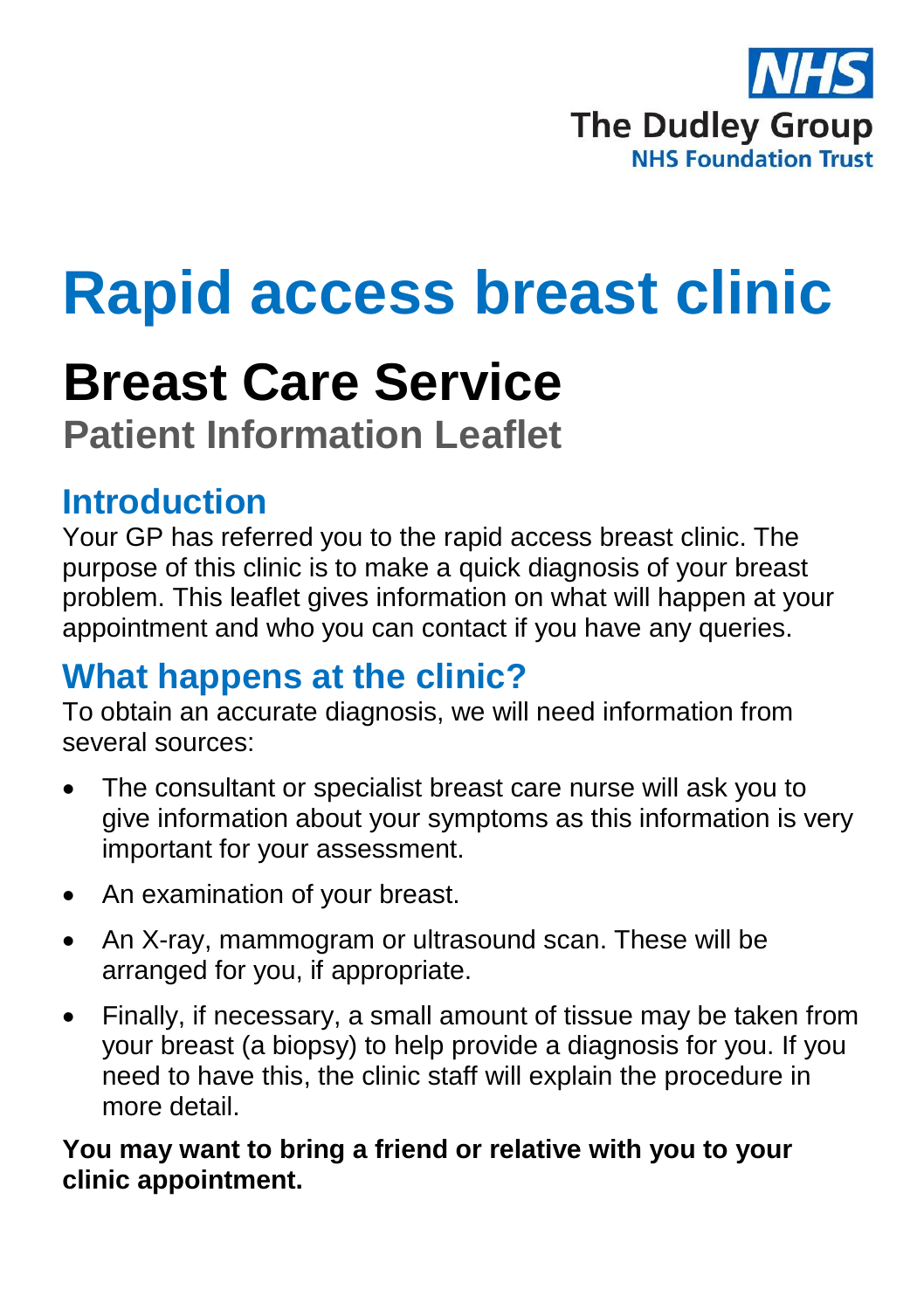### **What happens about my biopsy results?**

Biopsy results take up to two weeks to analyse so the results will not be available during the clinic. We will write to you or send you a follow up appointment when the results are available.

#### **Mammograms**

Often a mammogram will be arranged for you before your clinic appointment takes place. If so, we will let you know about this in your appointment letter. Do not worry if this makes you late for your scheduled clinic appointment as the clinic staff know you are having it.

If you do not have a mammogram before your clinic appointment, please do not be concerned. This, or an ultrasound scan, can be organised for you at a later date if the consultant feels it is appropriate for your care.

**As you may need several different investigations, this can be time consuming. You may need to be at hospital for up to three hours. However, the investigations will give us the information we need to diagnose your condition. Thank you for your cooperation.**

### **Can I give feedback?**

We hope your experience of the rapid access breast clinic will be improved by this information. We are constantly trying to improve the service that we provide and would welcome any comments that you would like to make. You can leave your comments by filling in one of the feedback cards in clinic or by ringing the breast care nurses.